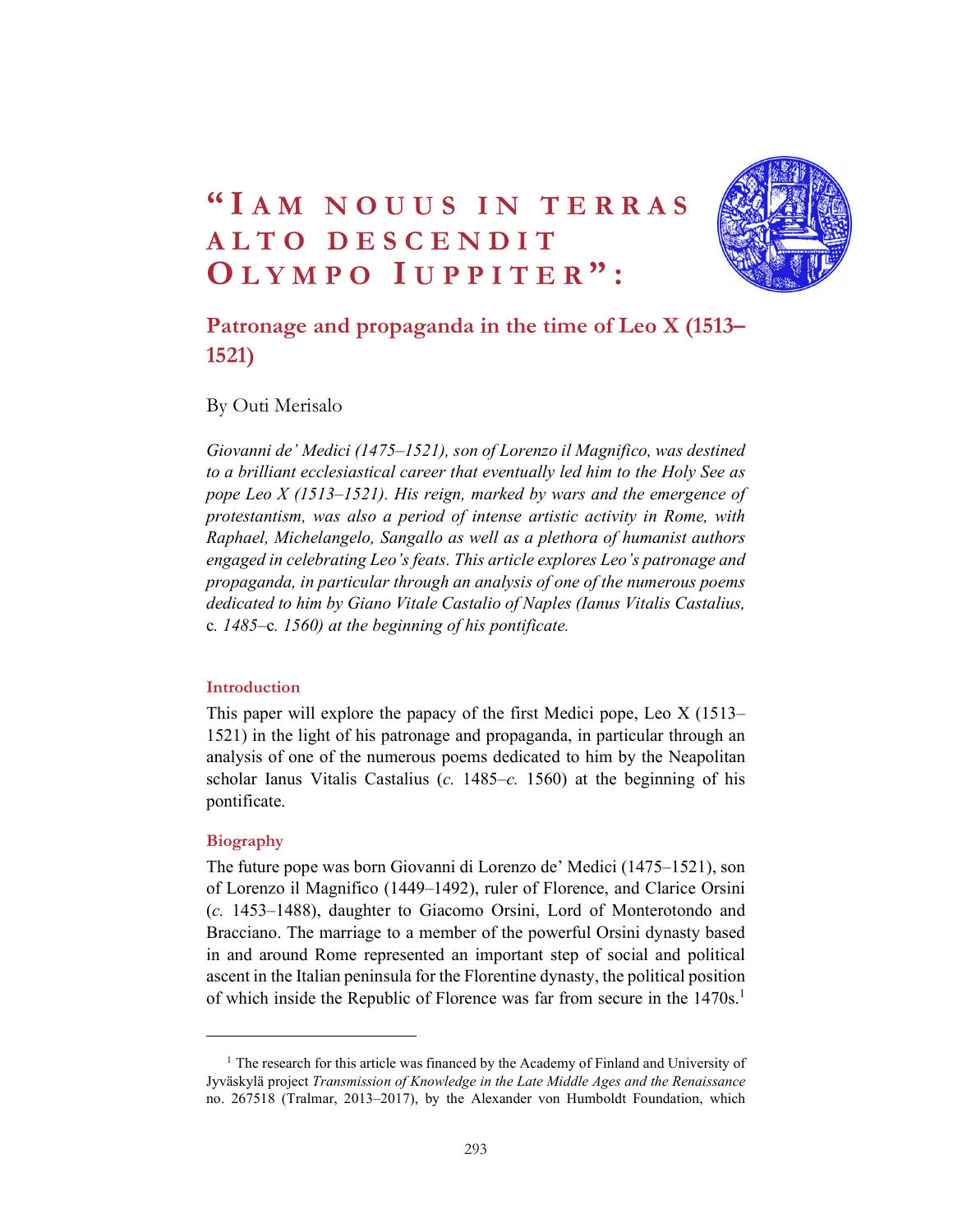Giovanni, the second eldest son, received an exquisite humanist education together with his cousin Giulio (1478–1534), the illegitimate son of Giuliano di Piero.<sup>2</sup> He was taught by Politian, Urbano Dalle Fosse, Marsilio Ficino and Demetrius Chalcocondyles, among others.<sup>3</sup> While his elder brother Piero (1472–1503) was to become lord of Florence, Giovanni was destined to an ecclesiastical career. After the failed conspiracy of the Pazzi in 1478, supported not only by rulers such as Federico di Montefeltro, Duke of Urbino and Ferdinand, King of Naples, but also by Pope Sixtus IV, Florence was at war with Lorenzo's enemies between the summer of  $1478$  and March  $1480<sup>4</sup>$ The reconciliation with the church was a priority in the following years, and Giovanni's task was to serve his father's political aims. He was ordained at the age of eight and received prebends all over Europe, including the abbacy of the monastery of Montecassino in 1487.<sup>5</sup>

The political fortunes of the Medici were radically improved by the marriage of Lorenzo's daughter Maddalena to Franceschetto Cybo, son of Pope Innocent VIII in 1487. Giovanni, only thirteen years old, and therefore, officially too young, was secretly appointed cardinal as early as 1489, and publicly in 1492,<sup>6</sup> just before the deaths of Innocent VIII and Lorenzo il Magnifico. His titular church was S. M. in Domnica on the Caelius.<sup>7</sup>

After this series of successes, the fortunes of the House of Medici started to lag. At the death of Lorenzo il Magnifico on 8 April 1492, the power in Florence passed to Giovanni's brother Piero di Lorenzo, whose political inexperience did not bode well for the Medici regime.<sup>8</sup> The next pope, Alexander VI Borgia (1430/2–1503), elected in August 1492, was no friend of the Medici.<sup>9</sup> The Florentine revolution and the exile of the dynasty on 9 November 1494 was a great catastrophe. $10$ 

generously financed a research stay at the FU, Berlin between April and July 2016, and the Academy and University of Jyväskylä project Late Medieval and Early Modern Libraries as Knowledge Repositories, Guardians of Tradition and Catalysts of Change no. 307635 (Lamemoli, 2017–2022). – See, for example, Martines 2003 (2004), 168–172.

<sup>2</sup> Giuliano di Piero (1453–1478), Lorenzo il Magnifico's brother, was to be assassinated by the Pazzi conspirators.

<sup>3</sup> Pellegrini 2005; Gualdo Rosa 1986.

<sup>4</sup> Walter 2009.

<sup>5</sup> Pellegrini 2005.

<sup>6</sup> Pellegrini 2005.

<sup>7</sup> Bencini 2003, 285.

<sup>8</sup> See e.g. Merisalo 1999.

<sup>9</sup> Pellegrini 2005.

<sup>&</sup>lt;sup>10</sup> Merisalo 1999.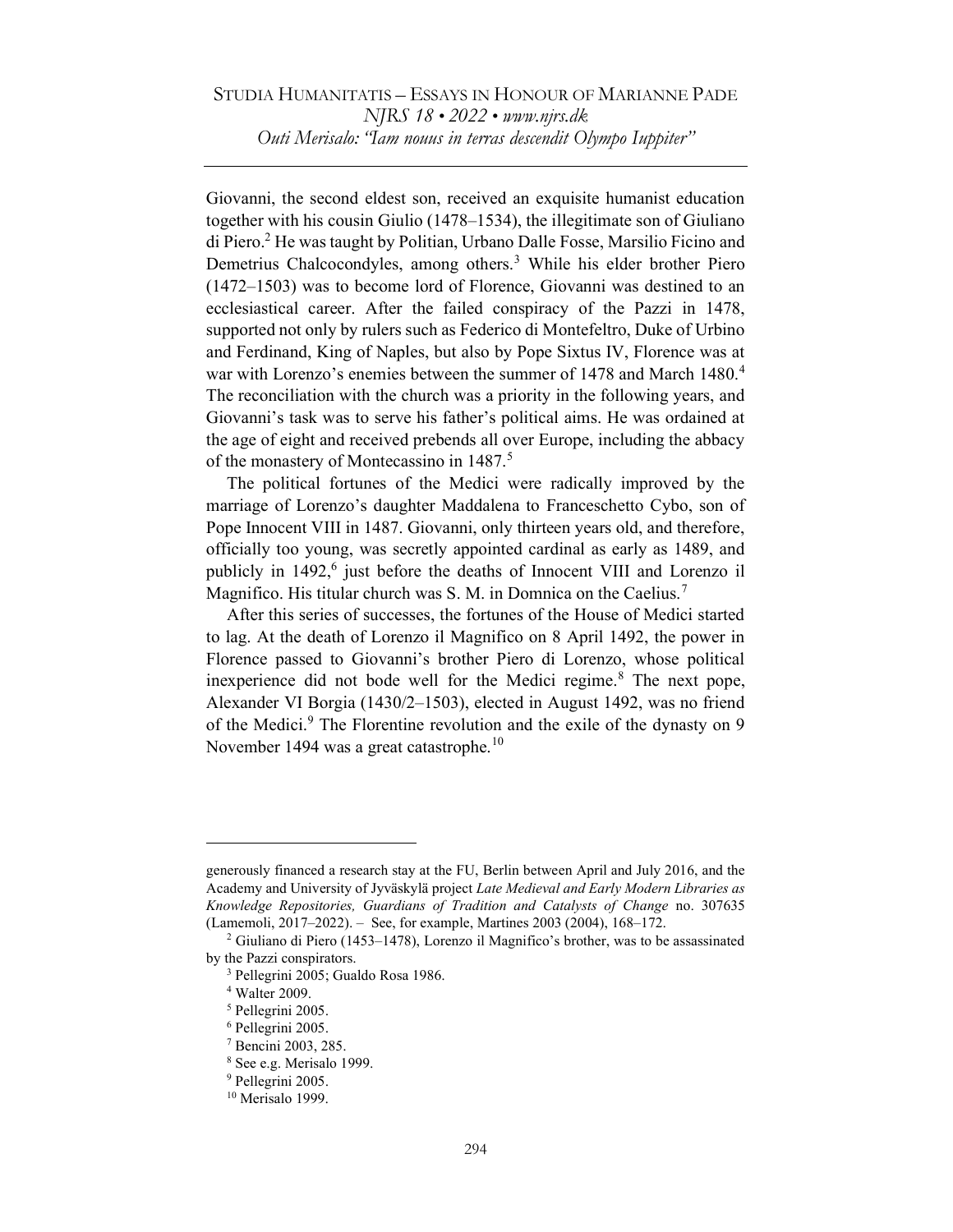# STUDIA HUMANITATIS – ESSAYS IN HONOUR OF MARIANNE PADE NJRS 18 • 2022 • www.njrs.dk Outi Merisalo: "Iam nouus in terras descendit Olympo Iuppiter"

A solid network of friends and partisans based even in Florence, was, however, keeping the Medici afloat.<sup>11</sup> From the beginning of the pontificate of Alexander VI, Giovanni preferred to stay away from Rome. In 1499–1500 his voluntary exile culminated in a colourful European trip, which took him and his faithful cousin Giulio as far as Flanders and included getting arrested in France, to be ransomed by Piero di Lorenzo.<sup>12</sup> After his return to Rome, Giovanni finally settled down in a rented palace in the field of Mars, on the site of the Baths of Nero (restored by Alexander Severus and also known as the Baths of Alexander),  $13$  which he finally acquired in 1505. Incorporated into adjacent buildings, it became part of Palazzo Madama.<sup>14</sup> There he put to use his increasing financial, political and cultural resources to reconstruct and further enhance the position of the House of Medici. In the city palace, with his assets developing favourably throughout the first decade of the new century, he set up a splendid Renaissance court modelled on that of his father. Part of Lorenzo il Magnifico's library was exhibited in Giovanni's palace.<sup>15</sup> He also managed to assemble the opponents of the Republican regime of Florence.<sup>16</sup>

In 1503, a new season started when Giovanni's good friend cardinal della Rovere was elected pope Julius II (r. 1503–1513). Giovanni also became the head of the House of Medici upon the death of his brother Piero in the same year. His political ascent culminated in important responsibilities towards the end of Julius' pontificate. In 1511, he was appointed legate for Bologna and the Romagna and consequently led the pontifical army in the war against Louis XII, King of France. In the bloody battle of Ravenna (11 April 1512) Giovanni was taken prisoner, only to be liberated near Milan on 6 June while being transferred to France.<sup>17</sup> Giovanni obtained from Julius II and his allies the support for the Medici re-taking Florence, which, thanks to Spanish troops, took place on 31 August 1512. The Medici officially returned to the city on 1 September. Giovanni entered Florence a fortnight later, setting up a

<sup>11</sup> Merisalo 1999, VIII–XV; cf., in the text of the document, artists claiming compensation from the Republic for works of art commissioned by the Medici and allegedly never paid for, and the works later appearing in the Medici collections.

<sup>12</sup> Pellegrini 2005.

<sup>13</sup> Nielsen 2021.

<sup>&</sup>lt;sup>14</sup> Bencini 2003, 285–286. Alfonsina Orsini, Piero's widow, acquired the future Palazzo Madama in 1509, Bencini 2003, 286. Leo X sold his own palace to Alfonsina in 1519, who bequeathed it back to the pope in her testament, Bencini 2003, 286 n. 15. The name *Palazzo* Madama refers to Margaret of Parma (1522–1586), widow of Alessandro de' Medici, Duke of Florence (r. 1532–1537) subsequently wife of Ottavio Farnese (1524–1586), Duke of Parma, grandson of future Paul III. The palace currently houses the Senate of the Republic.

<sup>15</sup> Bencini 2003, 286.

<sup>16</sup> Pellegrini 2005; Bencini 2003, 285–286.

<sup>17</sup> Pellegrini 2005.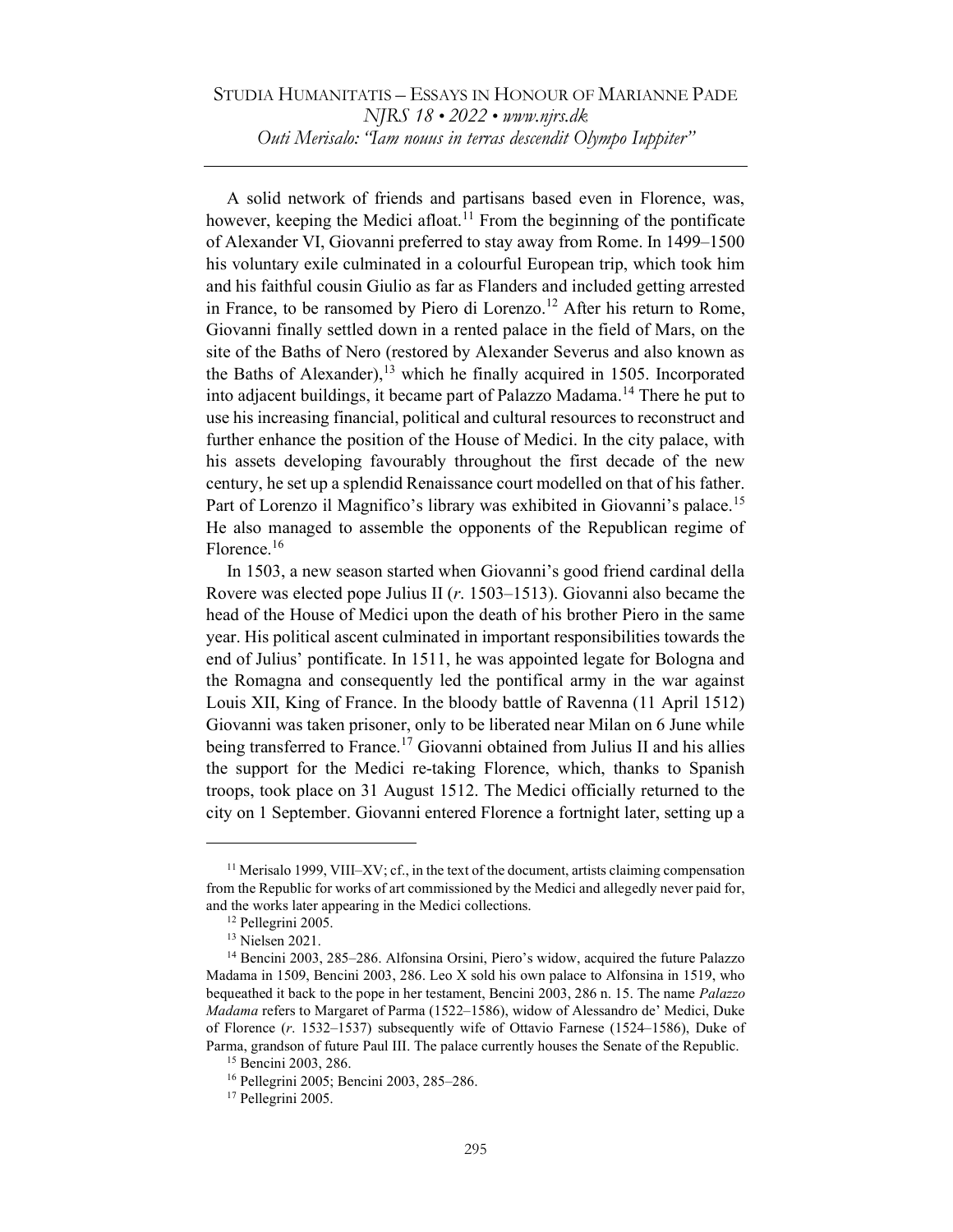regime based on reconciliation<sup>18</sup> and at least apparent respect for the Republican past, while continuing the policy of his father.<sup>19</sup> On 6 and 7 February 1513, two pageants, designed by Andrea del Sarto and Pontormo in Florence, celebrated the return of the golden age of Lorenzo il Magnifico, the mythical Roman past, notably that of the learned king Numa Pompilius, and the ages of man.<sup>20</sup> Even at this stage the connection between Florence and Rome; that is, of a scope well beyond the Republic, was part of Giovanni's self–representation.

These political feats enhanced Giovanni's prestige, no doubt contributing to his election, as the candidate of the young cardinals, to the Holy See after the death of Julius II (20 February) on 11 March 1513. He took the name Leo X, no doubt in reference to Leo I the Great  $(r. 440-461)$ , who had championed the primacy of the Roman see, fought different Christian sects and saved Italy from Attila in  $452<sup>21</sup>$  Leo presented himself as the bringer of peace in marked opposition to his predecessor, who had engaged the Church in a series of European wars.<sup>22</sup> On 11 April 1513, only one year after his capture by the French at Ravenna, this was lavishly and dramatically expressed in the sumptuous procession on horse through Rome marking his possesso, or appropriation, of the Urbs. The multiple decorations, including triumphal arches, marked the presence of the Medici through the arms and symbols of the dynasty in general and of Leo in particular (e.g. lions).<sup>23</sup>

The union between Rome and Medicean (Laurentian) Florence, on the one hand, and the continuum between Antiquity and Leo's pontificate, on the other,were lavishly celebrated even later in the year. On 12 and 13 September 1513, the union between the two cities was marked through the sumptuous ceremonies on the occasion of the conferment of Roman citizenship upon Giuliano di Lorenzo, Leo's brother, and Lorenzo di Piero, his nephew. The venue was a wooden theatre constructed on the Capitoline Hill, centre of the Roman municipal government, between the Palazzo dei Conservatori and the Palazzo Senatorio, marking Leo's wish for reconciliation with the Roman

 $18$  Giovanni seems to have adopted the *impresa* of bulls bearing a yoke, already used by his great-grandfather Cosimo il Vecchio on his return from exile in 1436, with the motto suave, in this period, to underline his clemency and spirit of reconciliation, Bencini 2003, 288–290.

<sup>19</sup> Pellegrini 2005.

<sup>20</sup> Bencini 2003, 287.

<sup>21</sup> Cf. Pellegrini 2005. For Leo I, see Schäfer 2021.

<sup>22</sup> Pellegrini 2005.

 $23$  Bencini 2003, 287. For the lavish *possesso* celebrations of Alexander VI, see Gwynne 2015, 256; on Leo's possesso, Gwynne 2015, 263.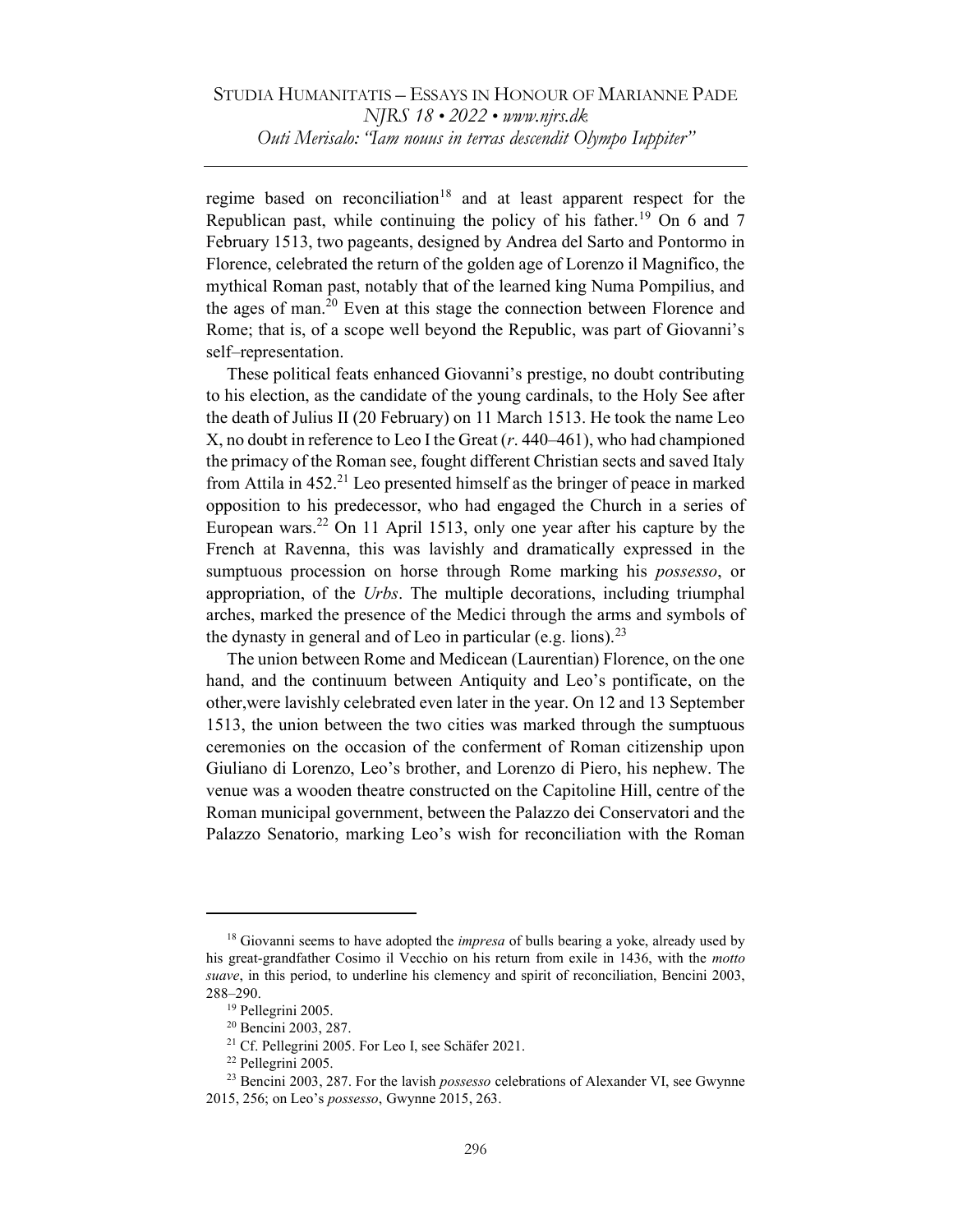nobility through the (at least apparent) restitution of municipal autonomy.<sup>24</sup> As a monument to this reconciliation, the city of Rome (SPQR) was to commission a statue of the pope by Domenico Aimo (?1460/1470–1539) in 1514.<sup>25</sup> The ceremonies and decorations of September 1513 emphasised the continuity between the Ancient past of Rome and the felicitous present under  $Leo.<sup>26</sup>$ 

Leo, who had always exercised patronage of arts, quite in line with his father, could now set up a court rarely equalled in artistic splendour, with such figures as Raphael (Raffaello Sanzio, 1483–1520, in Rome since 1508), his pupil, Giulio Romano (Giulio Pippi, 1492/1499–1546), Andrea Sansovino (1467–1529) and Michelangelo (1475–1564). Together with numerous authors, most of them scholars well versed in Greek and Roman culture.<sup>27</sup> they celebrated Leo and his policies, expressing and elaborating on the ideas presented above.

Of Leo's architectural projects the most important was doubtlessly his titular church, S.M. in Domnica, which was lavishly restored in the last years of his cardinalate and first years of his pontificate (see below).<sup>28</sup> In the field of Mars, where he had established his headquarters as cardinal in a palace contiguous to what was to become Palazzo Madama (see above), a kind of

<sup>24</sup> Bencini 2003, 287–288. Almost 80 years before, the Roman nobility had forced pope Eugene IV out of the city, and the relations had often been critical throughout the fifteenth century.

 $25$  For Aimo, see Anonimo 1960. The statue was probably finished between 1518 and 1521, Bacchi 2021, and placed in the Palazzo dei Conservatori in June 1521. The statue was moved several times and brought away from the Palazzo in 1799 during the French revolution, see Shearman et al. 2003, 762; Quattrocchi 2016, 333–359. It is rather well hidden in the church of S.M. in Aracoeli since 1876, Quattrocchi 2016. The very classicising inscription in Augustan capitals on the plinth reads as follows: "Optimo. principi. Leoni. X // Med(ici) Ioan(ni) Pontif(ici) Max(imo) // ob. restitutam. instauratamq(ue) // urbem. aucta. sacra. bonas // artes. adscitos. patres// sublatum. vectigal. datumq(ue) // congiarium. // S.P.Q.R. p(osuerunt)" [(To the best prince, Leo X, Giovanni de' Medici, the pope, due to his restoring and repairing the city of Rome, promoting religion and culture, electing senators, abolishing the vectigal tax and distributing monetary gifts to the people, the city of Rome erected (this monument)].

<sup>26</sup> Bencini 2003, 288.

<sup>27</sup> As Giovio 1551, 96, put it: "Nemo enim vel civis, vel peregrinus, qui paulo nobilioris artis fama(m) teneret, nemo vel malesanus poëta, nemo alicuius optimarum literaru(m) partis non ignarus vnquam fuit, qui benignitatem humanissimi principis non senserit" (There was no Roman citizen nor foreigner reputed to possess a somewhat noble skill, not even a bad poet, nobody somehow versed in some type of good literature who would not have enjoyed the benevolence of the kindest of princes) Also see Gwynne 2015, 263. For the considerable amount of texts generated by Leo's election and early pontificate, cf. Muecke 2014, 315.

<sup>28</sup> Bencini 2003, 288.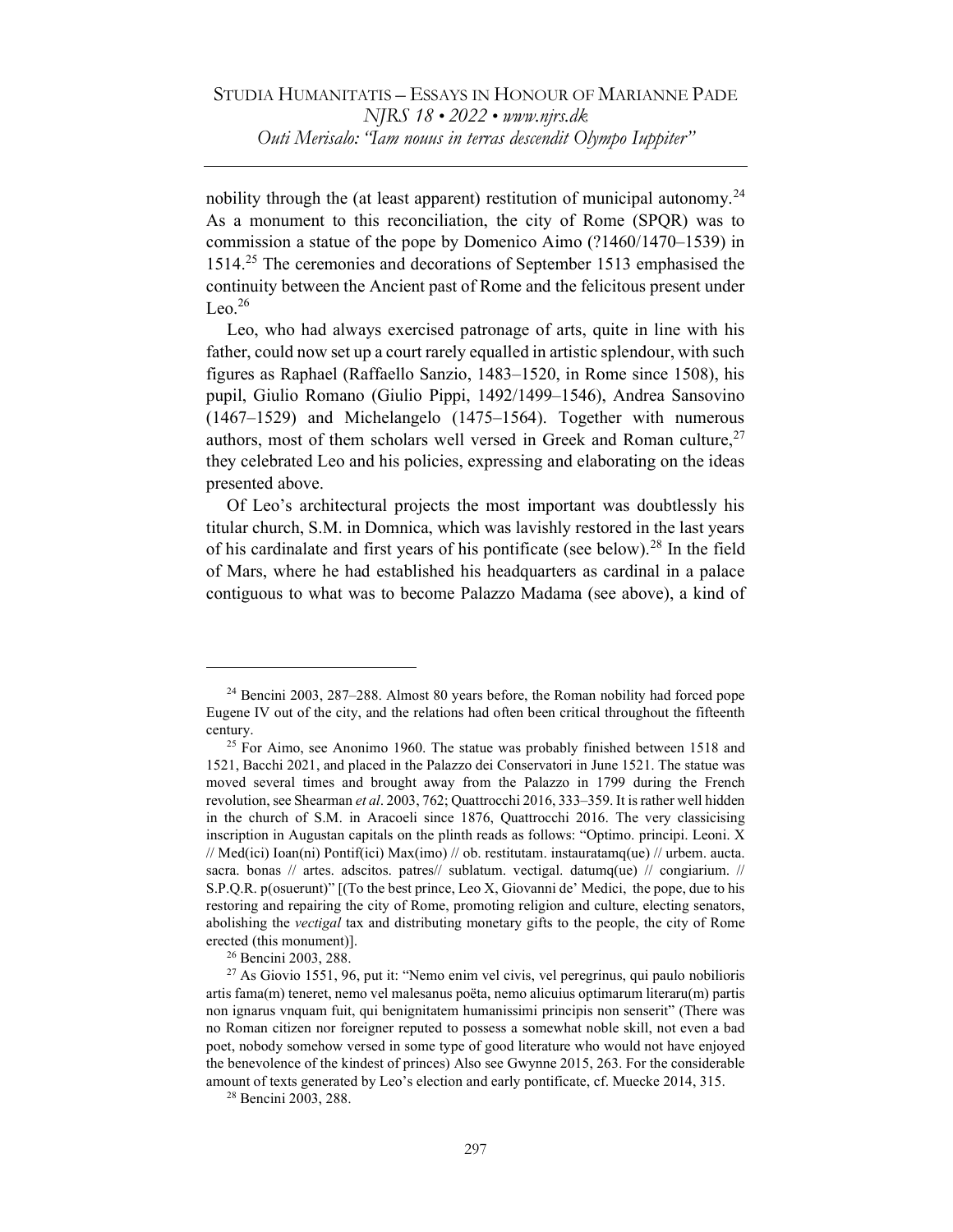Medici enclave was planned but not completed.<sup>29</sup> For brother Giuliano, Andrea Sansovino designed a palace, in 1558 purchased by the Lantes, at St Eustace in Piazza de' Caprettari.<sup>30</sup>

Leo's reign turned out to be as turbulent as those of his predecessors. The Holy See was engaged in continuous wars waged to ensure the Medicean domination of the Italian peninsula. While there was a rapprochement with Francis I, King of France, with whom The Concordat of Bologna was agreed upon in 1515; by 1517 the papacy was facing a paramount theological and political conflict with the rise of Lutheranism. In 1520 Leo, with the bull Exsurge Domine, responding to the 95 theses presented by Luther in 1517, and the subsequent excommunication through the bull Decet Romanum pontificem (January 1521), refused cooperation with Protestants and, consequently, initiated the division of the Western church.

The year 1517 also saw a conspiracy of cardinals against Leo, who was seen to show excessive favour to cousin Giulio. Leo managed to squash the conspiracy and appoint a new college of cardinals with friends and allies of the Medici. After another six years of rule, he was buried in the Dominican basilica of S. M. sopra Minerva. His funeral monument was designed by Antonio da Sangallo the Younger. $31$ 

# Giano Vitale Castalio (c. 1485–c. 1560), Leonem. X. P(ontificem) M(aximum) Lateranen(sem) episcopatum ingredientem laetabundus admiratur (filled with joy (the author) admires Pope Leo X taking possession of the the throne of Bishop of Lateran)<sup>32</sup>

Giano Vitale Castalio (Ianus Vitalis Castalius) of Palermo studied both in Naples and in Rome. His extensive Latin production in verse comprises, for

<sup>29</sup> Cardinal Giovanni purchased a palace for his brother Giuliano di Lorenzo, sold in 1509 to Alfonsina Orsini. Alfonsina acquired contiguous houses, which were fused with Giovanni's palace, to form the future Palazzo Lante dei Caprettari, Randolfi 2010, 4. Alfonsina left even this palace to Leo X in her testament, Randolfi 2010, 5.

<sup>30</sup>Randolfi 2020, 4; Colombini et al. 2016, 422.

<sup>31</sup> Smith 1999, 110–127.

<sup>32</sup> Vitale Castalio 1513, printed in Rome by Giacomo Mazzocchi with a dedication to Pierio Valeriano, dated 10 April 1513, and short epigrammes about Giano by Giovambattista Ruberti, Mariangelo Accursio and Francesco Aquila, among others. Giano quite obviously mixed with members of the celebrated Roman sodalities around Angelo Colocci and the Luxemburg merchant and patron Johann Goritz (Johannes Corycius). Accursio wrote a dialogue between an Oscan and a Volscan on Latin style for the September 1513 celebrations of the conferral of Roman citizenship on Giuliano and Lorenzo di Piero (see above) entitled Osci et Volsci dialogus ludis Romanis actus (Accursio [1513]), which was brought to Johannes Reuchlin by his protector, the humanist Hermann, Count of Neuenahr, who was to become Chancellor of the University of Cologne in 1524. Reuchlin asked Philip Melanchthon to publish it, Accursio [1514/1515], Campana 1960; Kuropka 2002, 147 and n. 60. This and subsequent translations are by the authorof the present article.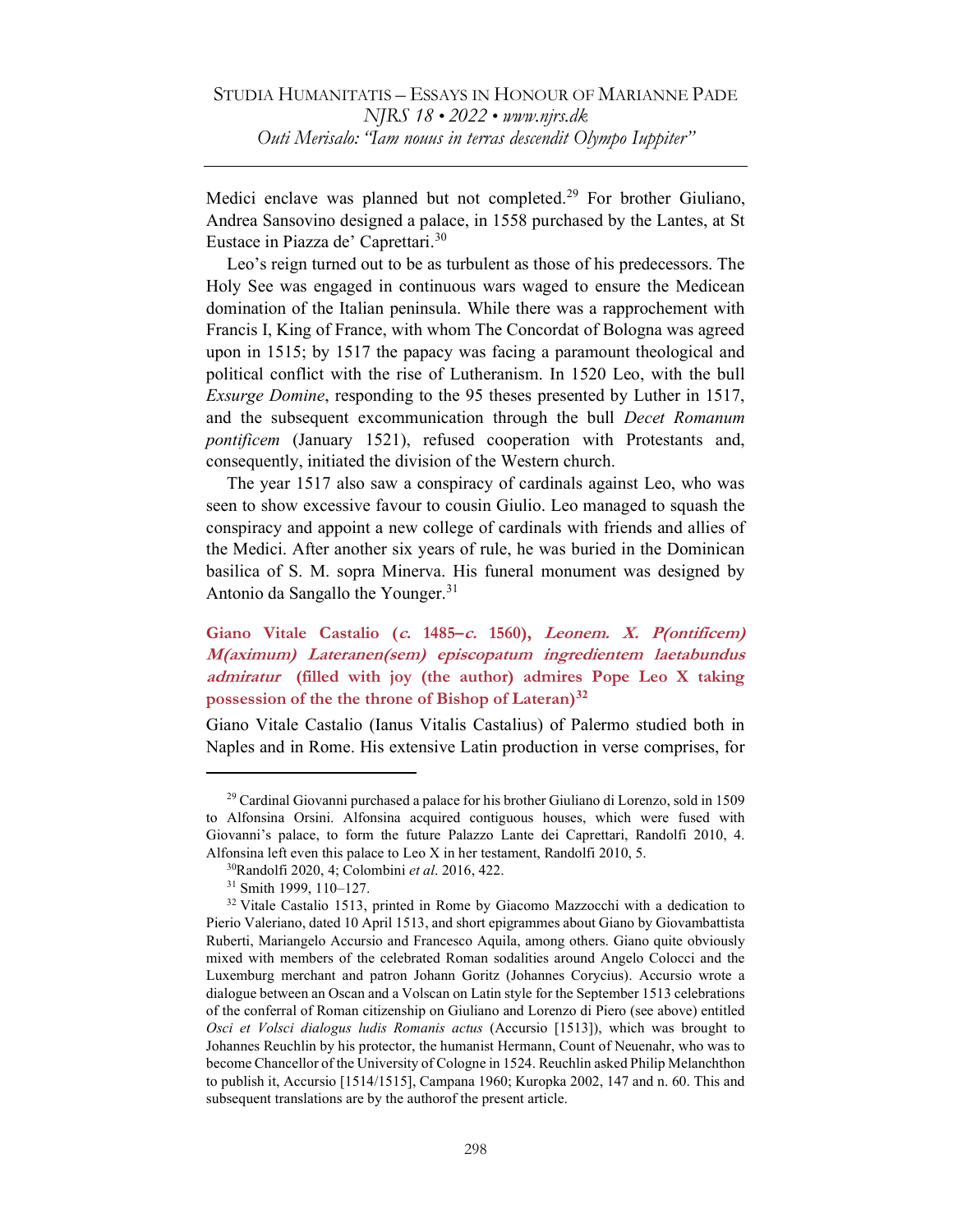example, a famous epigram on the ruins of Rome,  $33$  which demonstrably influenced, among others, Du Bellay in his Antiquitez.<sup>34</sup>

Here we shall examine a poem in 104 hexameter verses, with the rubric "Ianus Vitalis Castalius Leonem. X. P(ontificem) M(aximum) Lateranen(sem) episcopatum ingredientem laetabundus admiratur". The poem is preceded by a letter to Pierio Valeriano (Giovanni Pietro Dalle Fosse,  $1477-1558$ ,<sup>35</sup> where the author describes his enthusiastic reaction to the election of Leo X:

Me quoq(ue) cultissime Pieri sanctissimi Leonis .X. Pont(ificis) Opt(imi) Max(imi) Electio una cu(m) omniu(m) / (et) deorum / (et) hominum laetitia maximo gaudio medullitus affecit.

Most cultivated Pierio, the election of most pious Leo X, the greatest and best pope, thoroughly fills even me with the greatest joy, on top of all gods and men rejoicing.

The sheer happiness made him try his youthful hand at a poem, which is, as he himself admits, a far cry from the poems of the circle of Pierio Valeriano: "Ne uero expectes a me arte(m) ulla(m) quam a u(est)ri generis grege in primis expeti no(n) sum nescius" (You should not expect from me any skill that I know your type of crowd is primarily expecting). The common joy shared by all has confused Giano: "Tanto enim / (et) tam co(m)muni omniu(m) gaudio co(n)fusus / nullum ordinem seruare potui" (As I was confused by such and so common joy felt by all, I could not keep any order). The prestige of the recipient, Pierio Valeriano, however, is a recommendation for the work, and Giano hopes to progress under his guidance: "certe q(uod) tanto uiro sint accepta censeri poterunt. Proinde spero te duce me ad maiora progressurum" (certainly, since (my verses) are approved of by such a man, they will be appreciated. That is why I hope to proceed to greater things with you as my guide).  $36$ 

The poem starts by announcing the arrival of a new Jupiter on earth (v. 1– 2): "Iam nouus in terras alto descendit Olympo // Iuppiter" (Now a new

<sup>33</sup> Vitale Castalio 1552/1553.

<sup>34</sup> See Smith 1999, 116–117.

<sup>35</sup> Giovanni Pietro Dalle Fosse Bolzanio de Belluno, nephew of Urbano Dalle Fosse Bolzanio (1442–1524), Giovanni di Lorenzo's Greek professor, 1484–1489. Of his literary output, the following should be quoted: Dalle Fosse 1509; Dalle Fosse 1549, already circulating in 1524, dedicated to Ippolito de' Medici; Dalle Fosse 1550, dedicated to Catherine de' Medici, and Dalle Fosse 1556, dedicated to Cosimo de' Medici, Duke of Florence; see Lettere 1986.

<sup>36</sup> Vitale Castalio 1513, [2].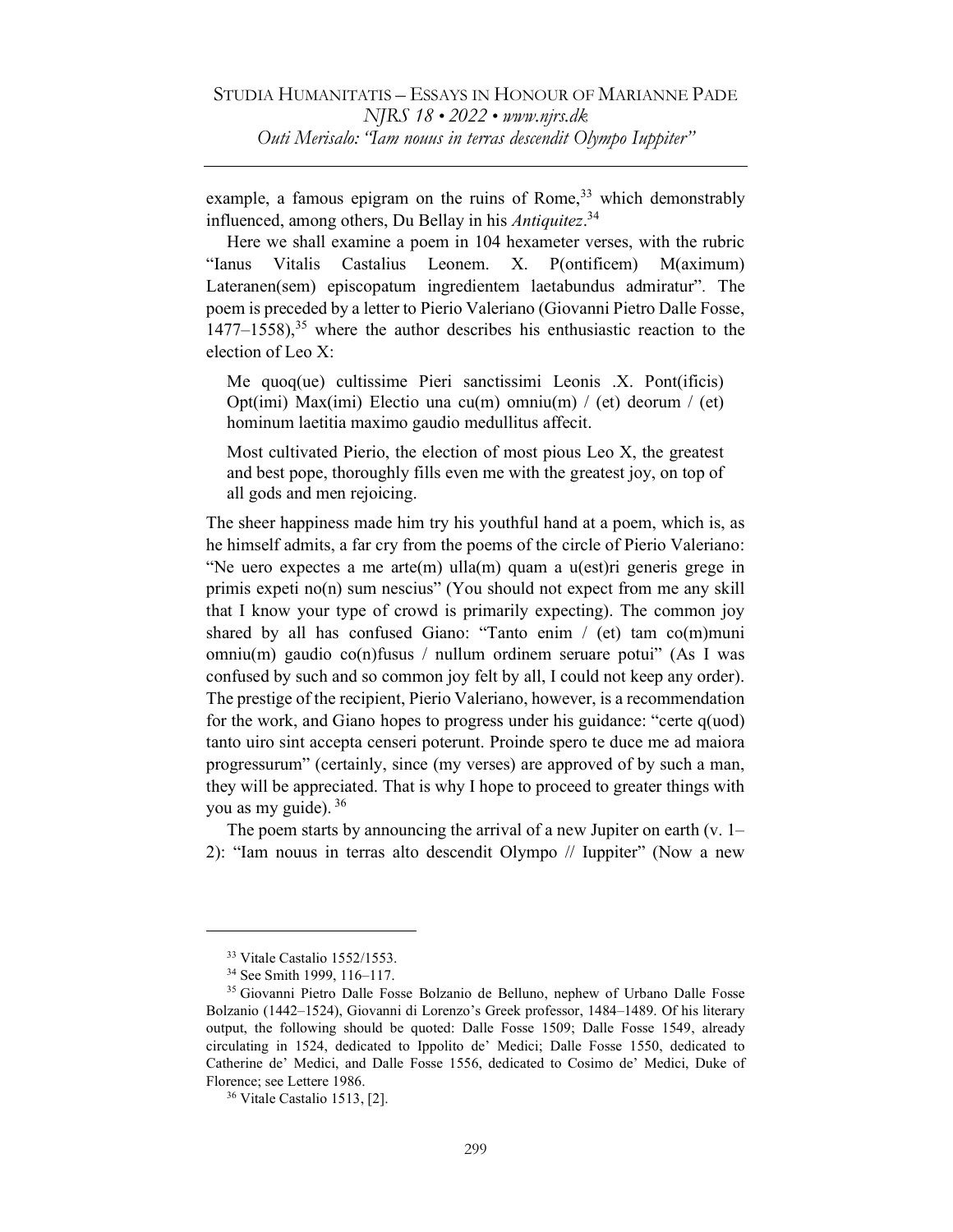Jupiter descends from Mt Olympus to the earth).<sup>37</sup> In line with the appropriation of classical Roman terminology for the emperors, the epithet divus is used, for example, for Leo's predecessor Julius II Della Rovere in the inscription on the wall of the Macerata Palazzo della Prefettura finished in 1513.<sup>38</sup> Leo's divine character is underlined by several authors, such as Riccardo Bartolini, according to whom "Coniecere oculos, numen venerantur, adorant, / Pontificem creant" (they cast their eyes, they revere the godhead, they adore, elect him Pope),  $39$  and the anonymous poets of *Carmina* apposita Pasquillo An(no) M.D.XV.<sup>40</sup> Giano Vitale Castalio himself returns to Leo's non-terrestrial origins later in the poem. He was not born of mortal parents; indeed the Medici had descended from Mt Olympus: vv. 41–43 "Non hunc terra tulit / non hunc genuere parentes // Mortali de gente sati / Descendit olympo // Tale genus" (He was not produced by the earth, he was not born of parents sown by a mortal race Such a dynasty descended from Mt Olympus).

Leo's military successes are referred to: vv. 2–3 "sancto laetatur Martia uultu // Roma triumphaleis<sup>41</sup> iterum ductura Quadrigas" (Martial Rome, which is again about to drive a triumphal span of four horses, rejoices at (his) holy face), but more importantly, there is a new hope for peace: vv. 4–5 "Sed tamen armorum cędat [sic] furor: impia cędant // Praelia Mauortis" (But let the rage of arms give way, let the impious battles of Mars give way).<sup>42</sup> Indeed, the Golden Age (vv. 5–6 "Saecula Cumeis praecognita uocibus aurea // Saecula", the golden ages foreseen by the sayings from Cumae) prophesied by the Cumaean Sibyl<sup>43</sup> will return. (Southern) Italian poets (vv.  $6-7$  "Poete Ausonii", Ausonian poets)<sup>44</sup> have never sung more forcefully. Now, however, Rome (vv. 8–9 "Romula […] Pompa", Romulus' procession) will be

 $37$  Cf. Virgil, *Ecl.* 4, 7: "Iam nova progenies caelo demittitur alto" (Now a new breed is sent down from high heaven); for further Virgilian elements, see below.

<sup>38</sup> In regular Augustan-type capitals: "Pontificatu Diui Iulii Aug(usti)" (during the pontificate of Divine Julius Augustus), Pallocchini 2016.

 $39$  Riccardo Bartolini of Perugia (c. 1475–1529), *Idyllium*, transcribed from Florence, Biblioteca Nazionale Centrale di Firenze, Magl. VII.III, f. 9v in Gwynne 2015, 263.

<sup>40</sup> Anonymi 1513.

<sup>&</sup>lt;sup>41</sup> Note the archaic spelling, typical of antiquarian tendencies of the time; see also l. 5 Mauortis, 7 queis. The diphthongs have normally been rendered by a nexus (l. 2 lætatur, l. 5 prælia, 6 Sæcula, etc.), sometimes left out (l. 6 Cumeis); there are also some cases of hypercorrect use of *e caudata* (1.4 *cedat*).

 $42$  Hopes for peace also feature prominently e.g. in Pierio Valeriano's poem Ad Leonem. X. De Naui Esculapij in insula Tyberina paulo ante exerta, q(uam) ipse Card(inalis) olim, a Nauicula, Pont(ifex) Max(imus) efficeretur (To Leo X of the ship of Aesculapius excavated on the Tiber island shortly before he, once Cardinal of the Navicella, was made Pope), Valeriano 1550, 63v; for an analysis of this poem, see Muecke 2014.

 $43$  Cf. Virgil, *Ecl.* 4, 4 "Ultima Cumaei venit iam carminis aetas" (The last era of the Cuman prophecy has now arrived).

<sup>&</sup>lt;sup>44</sup> The Greeks called Southern Italy *Ausonia* (cf. Dion. Hal. 1, 35, 3), Pappalardo 2006.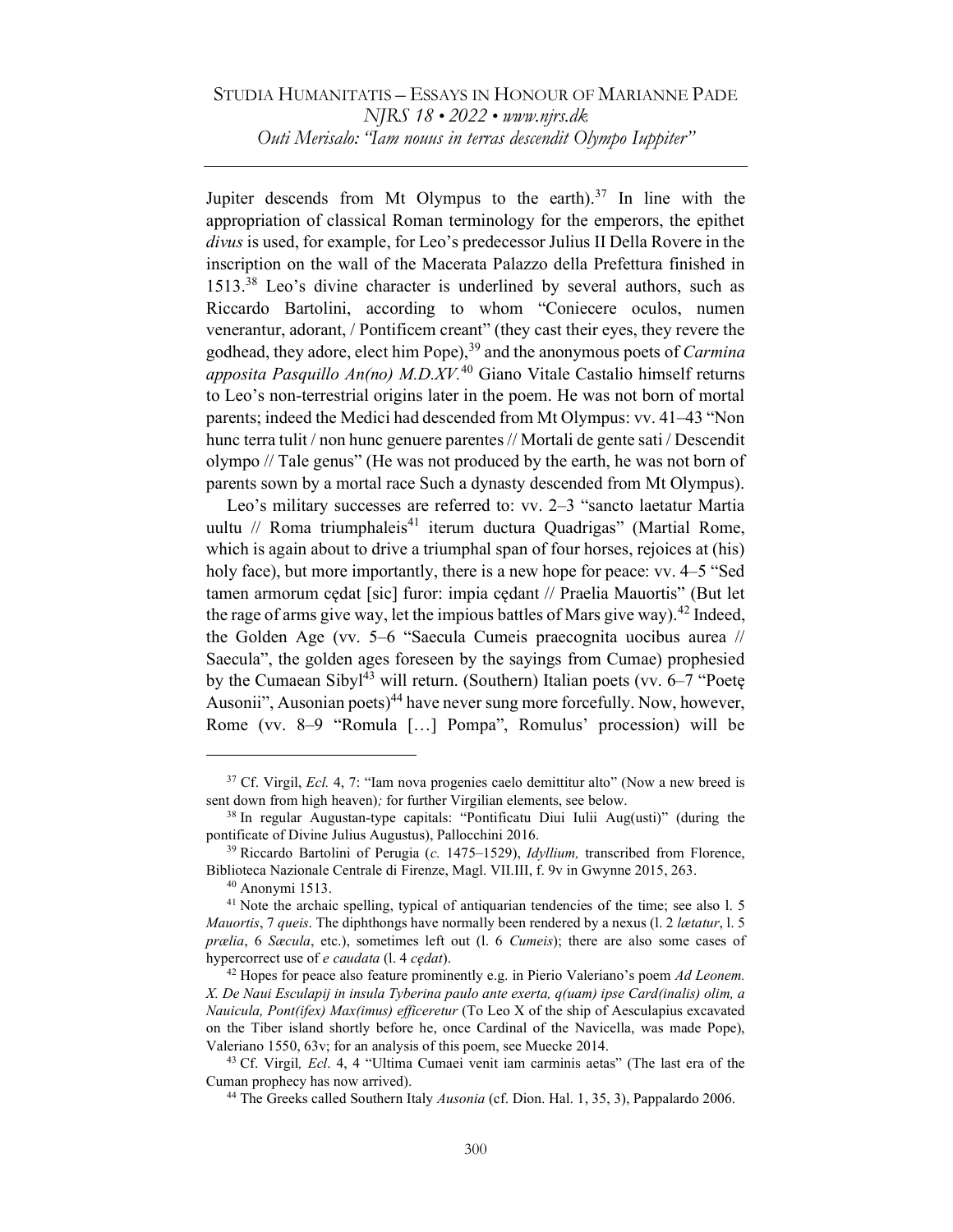resuscitated by the Etruscans (vv. 8–9 "patribus […] Thuscis", Etruscan fathers). Here we have a key element in Leonine propaganda, the Etruscan, that is, Tuscan, identity of the new pope. The takeover of the Medici will regenerate all of the city of Rome (v. 10 "Vnde urbem / proceresq(ue) auxit / gentemq(ue) togatam",  $45$  whence he brought prosperity to Rome, the leading men and the senators). The beneficial reconciliation of the Etruscans (Leo) and Rome is a conceit virtually omnipresent in different types of Leonine propaganda, but one of the most forceful representations may be found in the frescoes, largely by Polidoro da Caravaggio (c. 1499–1543), of the salone of the Vigna Turini (now Villa Lante al Gianicolo), designed by Giulio Romano and built between 1518 and 1534 for one of Leo's most loyal Tuscan retainers, the datarius Baldassarre Turini (1486–1543). The frescoes (since 1837 to be seen in Palazzo Zuccari) feature four moments in the history of the? Janiculum: the meeting of the eponymous god Janus and the foreigner Saturn on the Janiculum<sup>46</sup> the flight of Cloelia from Lars Porsenna's camp on the Janicule, the generous liberation of Cloelia and her friends by Porsenna, and the discovery of the tomb of Numa Pompilius. While the arrival of Saturn in Rome is of course connected to the Golden Age, the Cloelia episodes are concerned with the reconciliation of the Etruscans (noble Lars Porsenna) with the Romans (equally admirable and fair in returning the young women to their captor). $47$ 

The first section of the poem is closed by a refrain highlighted by a paragraph sign: v. 11 "Roma tuu(m) meritis decimu(m) venerare triumphis" (Rome, revere your tenth (Leo) with deserved triumphs).<sup>48</sup> The poem then describes in very much detail the beneficial effects of Leo's reign. Not only will wars, pillaging and disasters disappear confronted with his clemency (v. 17 "mansueti hac fronte Leonis", with the brow of this clement Leo). Indeed, diseases will be cured by Leowith medicine, not bitter as aloe, <sup>49</sup> but sweeter than ambrosia and nectar: "Datq(ue) salutiferos passim medicina liquores / Non Aloe tristis / non succis improba amaris: / Dulcior Ambrosia sed enim est ac nectare dulci" (the medicine spreads salutiferous fluids, (it is) not disagreeable aloe, not spoilt by bitter juices, but it is indeed sweeter than ambrosia and sweet nectar, vv. 22–24).

<sup>45</sup> Cf. Virgil, Aen. 1, 282 "gentemque togatam" (people wearing the toga).

<sup>46</sup> Described by Macrob. Sat. 1, 7, 19–22; cf. Graf 2006.

 $47$  For Turini, see (with bibliography) Merisalo 2016. For the frescoes, see in particular Gnann 1997, 140–157.

 $48$  Repeated at irregular distances: v. 25, 40, 47, 56, 64, 69, 76, 82 and 89.

 $49$  The medical use of aloe is described by e.g. Pliny the Elder (NH 27, 14–20), cf. Hünemörder 2006.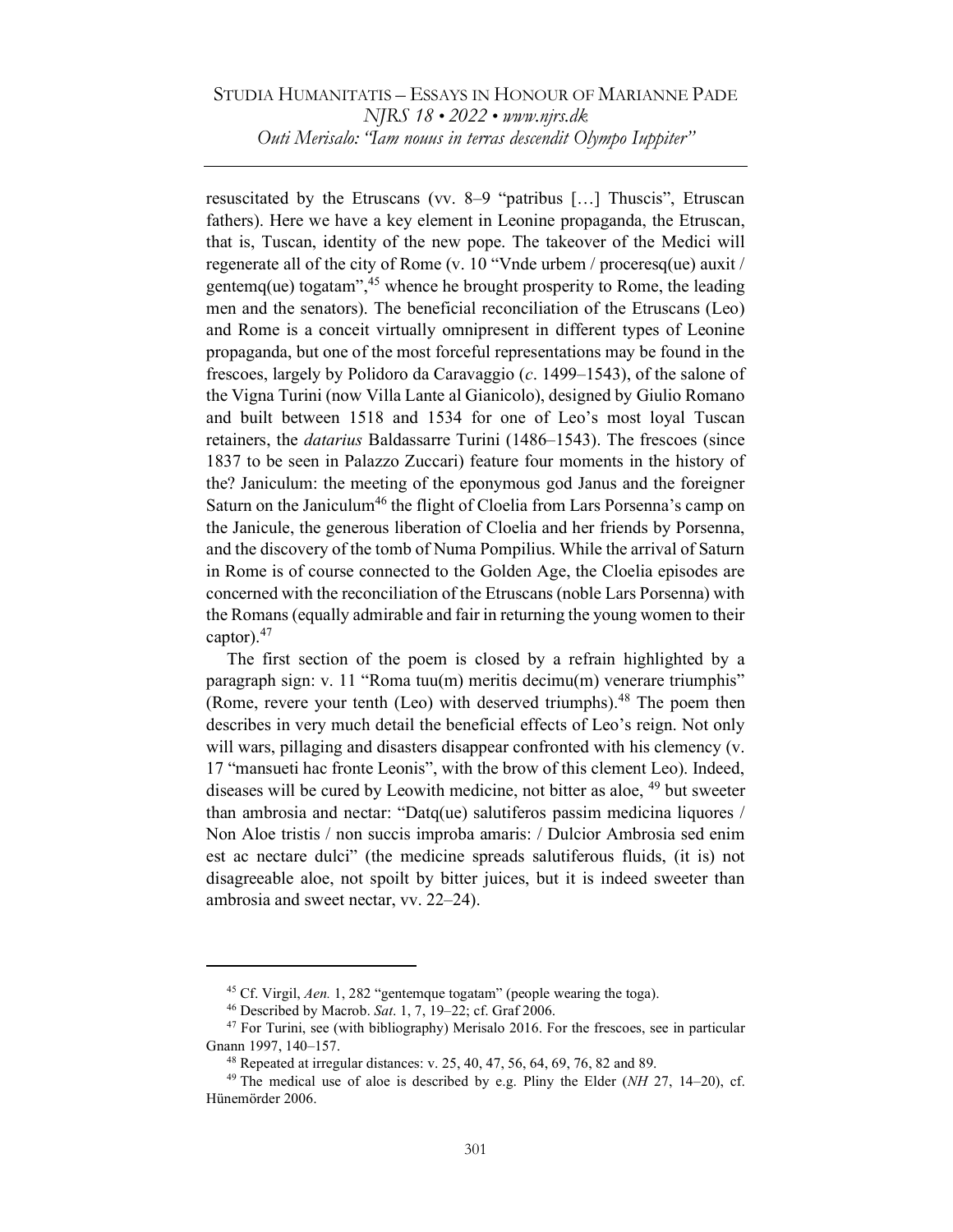The author here evokes another central concept of Leonine propaganda, the pun on the pope's family name. The conceit of the Medici as doctors of the ills of the world goes back at least to Cosimo il Vecchio.<sup>50</sup> It also featured in the decorations for Leo's *possesso* on 11 April 1513.<sup>51</sup>

Altogether the world will be a far better place thanks to Leo: no more deceitful intrigues and evil but pure simplicity: "Te regnante cadent fraudes / neq(ue) non mala mentis // Gaudia. simplicitas imprimis pura uigebit" (Under your reign frauds will fail and the mind's evil pleasures, above all, pure simplicity will prevail, vv. 45–46).

The poem culminates in a final prayer to God, summarising the essential themes treated above. Leo, whom God has sent to earth from Olympus, should be allowed to help the diseased mortals with his medicine:

Longos esse dies decimo / multosq(ue) per annos Da decimo prodesse aegris mortalibus: atq(ue) (Quod cupit humanum genus) instaurare medela<m>/ Quam tulit /e/ summo per te demissus Olympo.

Let the days be long for the tenth one, and for many years make it possible for the tenth one to help sick mortals and (which the human race desires) establish the cure that he brough from the top of Mount Olympus sent down by you.<sup>52</sup>

### Conclusion

Giovanni, younger son of Lorenzo il Magnifico, was taught by such Humanist luminaries as Politian, Ficino, Chalcocondyles and Dalle Fosse. While his elder brother Piero was destined to inherit his father's position as sole ruler of Florence, Giovanni made a precocious career in the Church, thus furthering the political ambitions of Lorenzo il Magnifico. After initial successes, the Medici suffered a number of devastating setbacks, ranging from their exile from Florence in 1494 to precarious existence under Alexander VI, no friend of the dynasty. From the beginning of the reign of Julius II Della Rovere and death of Piero (1503), cardinal Giovanni, now head of the House of Medici, reconstructed the fortune and the position of the dynasty, rising to the top of the ecclesiastical hierarchy, his career being crowned by his election to pope in 1513. In accordance with family traditions, cardinal Giovanni, himself an artistically talented individual, engaged in important patronage as soon as his means would permit it, and surrounded himself with the foremost artists, such

<sup>50</sup> Muecke 2014, 320 n. 29

<sup>51</sup> Muecke 2014, 320.

<sup>52</sup> Vv. 101–104.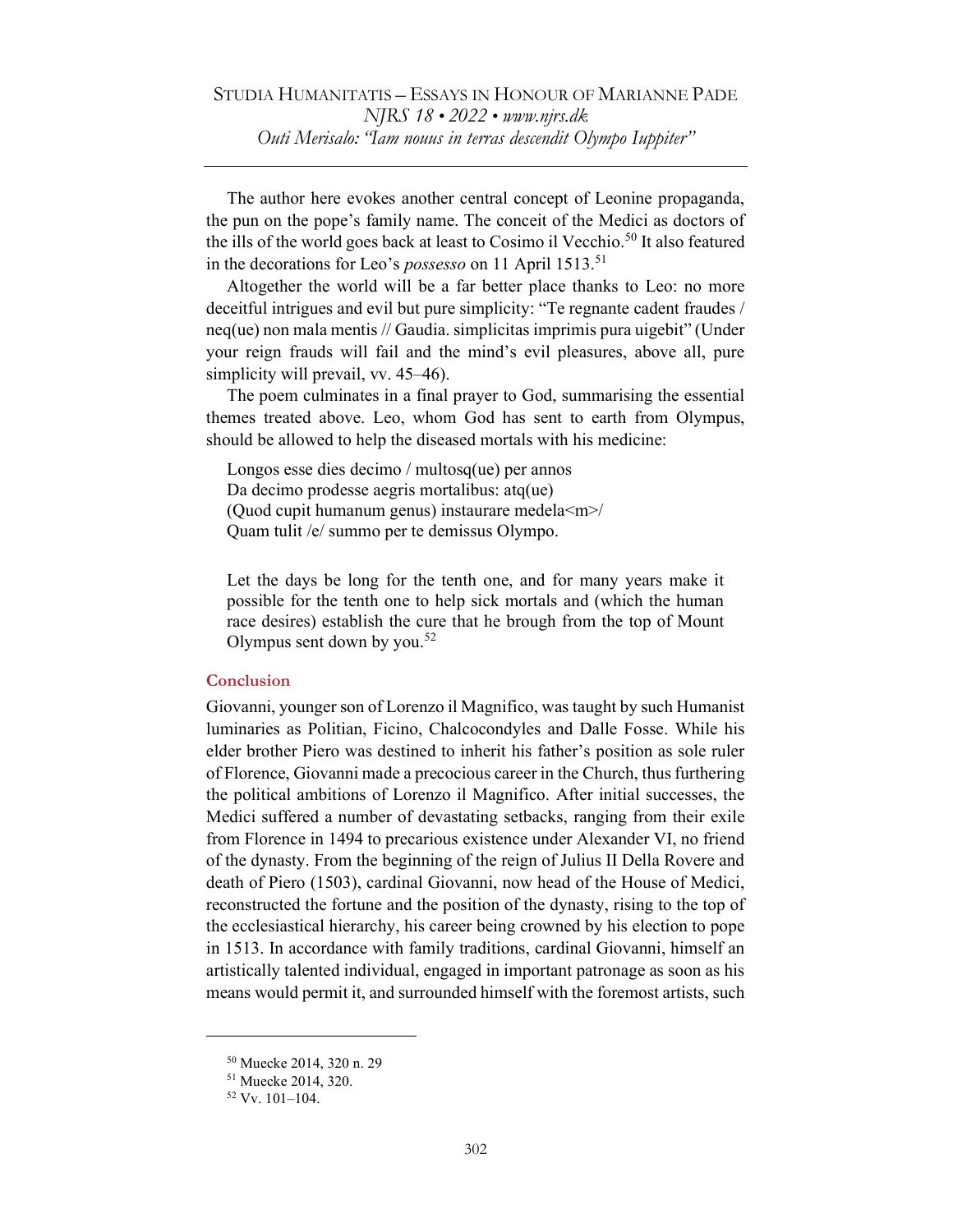as Raphael, musicians and writers of the day. The works of art thus created transmitted a set of themes glorifying Leo's past and present: divine bringer of peace and happiness, the Etruscan resuscitating Ancient Rome, the healer of the ills of the world, among others. Drawing on the latest knowledge of Ancient sources, the painters, sculptors and writers exemplify the ways that the past was put to use to promote present concerns.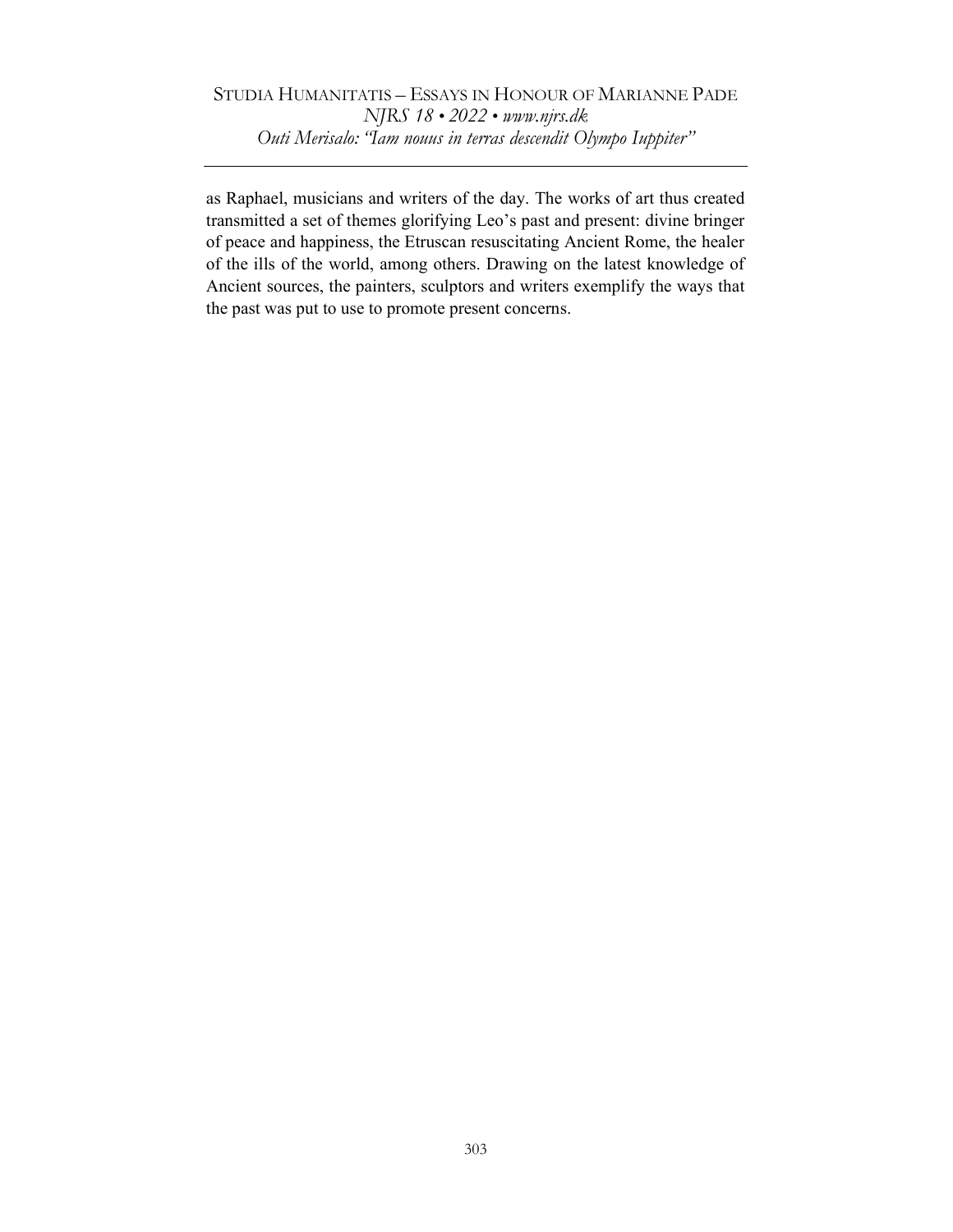## **Bibliography**

- Accursio, Mariangelo [1513], Osci et Volsci dialogus ludis Romanis actus, Romae.
- Accursio, Mariangelo [1514/1515], Osci et Volsci dialogus ludis Romanis actus, ed.: Philip Melanchthon, Tubingae.
- Anonimo 1960, "Aimo Domenico, detto il Varignana, il Bologna, il Vecchio Bolognese", Dizionario Biografico degli Italiani 1, https://www.treccani.it/enciclopedia/aimo–domenico–detto–il– varignana–il–bologna–il–vecchio–bolognese\_%28Dizionario– Biografico%29/, 25 December 2021.

Anonymi 1513, Carmina apposita Pasquillo An(no) M.D.XV, Romae.

- Bacchi, Andrea (ed.) 2021, Catalogo Fototeca Zeri, http://catalogo.fondazionezeri.unibo.it/scheda.jsp?decorator=layout\_S2& apply=true&tipo\_scheda=OA&id=17759&titolo=Aimo+Domenico+%2 C+Ritratto+di+papa+Leone+X+in+cattedra , 25 December 2021.
- Bencini, Letizia 2003, "La committenza medicea 1: Leo X (1475–1521)", Caelius I: Santa Maria in Domnica, San Tommaso in Formis e il Clivus Scauri, ed.: Alia Englen, Roma.
- Campana, Augusto 1960, "Accursio, Mariangelo", DBI 1, https://www.treccani.it/enciclopedia/mariangelo– accursio %28Dizionario–Biografico%29/, 25 December 2021.
- Cancik, Hubert, Helmuth Schneider & Manfred Landfester (eds.) 2006, Der Neue Pauly, http://dx.doi.org/10.1163/1574-9347 dnp SIM 001, 25 December 2021.
- Cantatore, Flavia et al. (eds.) 2016, Leone X, finanza, mecenatismo e cultura: Convegno internazionale 2–4 novembre 2015 1, Roma (Roma nel Rinascimento saggi inedita 69).
- Colombini, Paola et al. 2016, Roma: Guida d'Italia<sup>12</sup>, Roma.
- Dalle Fosse, Giovanni Pietro 1509, Praeludia quaedam, Venetiis.
- Dalle Fosse, Giovanni Pietro 1549, Amores, Vinetiae.
- Dalle Fosse, Giovanni Pietro 1550, Hexametri, odae et epigrammata, Vinetiae.
- Dalle Fosse, Giovanni Pietro 1556, Hieroglyphica, Basileae.
- Giovio, Paolo 1551, De vita Leonis Decimi Pontificis Maximi libri Quatuor, Florentiae.
- Gnann, Achim 1997, Polidoro da Caravaggio (um 1499–1543): Die römischen Innendekorationen, München (Beiträge zur Kunstwissenschaft 68).
- Graf, Fritz 2006, "Ianus", Cancik, Schneider & Landfester 2006, http://dx.doi.org/10.1163/1574–9347 bnp e521110, 25 December 2021.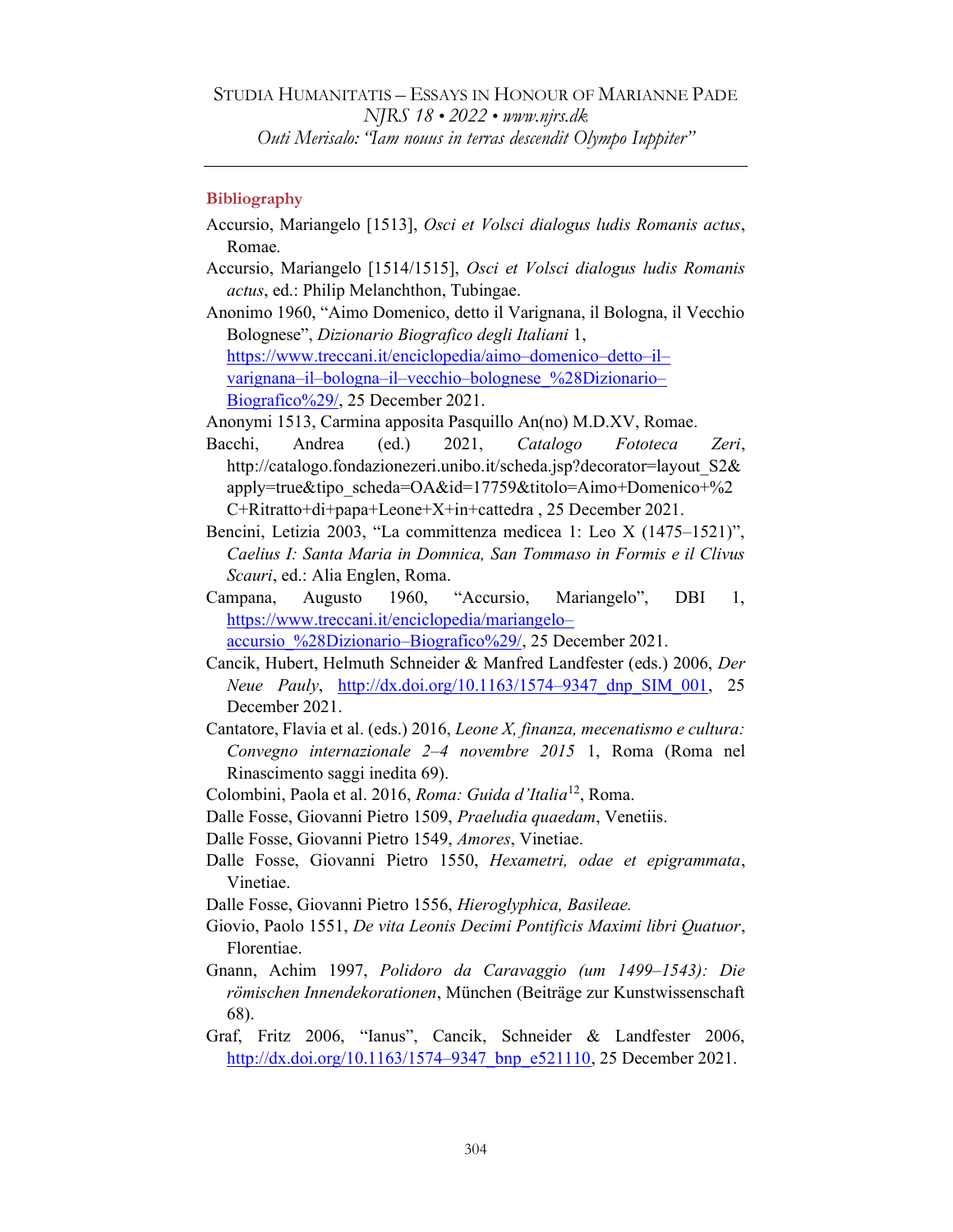- Gualdo Rosa, Lucia 1986 , "Dalle Fosse, Urbano", DBI 32, http://www.treccani.it/enciclopedia/urbano–dalle–fosse\_%28Dizionario– Biografico%29/, 25 December 2021.
- Gwynne, Paul 2015, Patterns of Patronage in Renaissance Rome: Francesco Sperulo, Poet, Prelate, Soldier, Spy 1, Oxford, Bern, Berlin, Bruxelles, Frankfurt/Main, New York & Wien (Court Cultures of the Middle Ages and Renaissance 2).
- Hünemörder, Christian 2006, "Aloe", Cancik, Schneider & Landfester 2006, http://dx.doi.org/10.1163/1574–9347 bnp\_e116250, 25 December 2021.
- Kuropka, Nicole 2002, Philipp Melanchthon: Wissenschaft und Gesellschaft: Ein Gelehrter im Dienst der Kirche (1526–1532), Tübingen (Spätmittelalter und Reformation: Neue Reihe 21).
- Lettere, Vera 1986, "Dalle Fosse, Giovanni Pietro", DBI 32, http://www.treccani.it/enciclopedia/dalle–fosse–giovanni– pietro\_%28Dizionario–Biografico%29/, 25 December 2021.
- Martines, Lauro 2003 (2004), April Blood, Oxford & New York.
- Merisalo, Outi 1999, Le collezioni medicee nel 1495: Deliberazioni degli ufficiali dei ribelli, Firenze.
- Merisalo, Outi 2016, "Baldassarre Turini, funzionario e mecenate", Cantatore et al. 2016, 237–246.
- Muecke, Frances 2014, "Verus medicus: Pierio Valeriano's ode on Leo X and the Tiber Island", RR Roma nel Rinascimento, 315–330.
- Nielsen, Inge 2006, "Thermen", Cancik, Schneider & Landfester 2006, D.
- Pallocchini, Ferdinando 2016, "Il Palazzo della Prefettura", Larucola: Notizie di Macerata, http://larucola.org/2016/01/04/il–palazzo–della–prefettura/, 25 December 2021.
- Pappalardo, Ugo 2006, "Ausones", Cancik, Schneider & Landfester 2006, http://dx.doi.org/10.1163/1574–9347\_dnp\_e1210390, 25 December 2021.
- Pellegrini, Marco 2005, "Leone X", DBI 65, http://www.treccani.it/ enciclopedia/papa–leone–x %28Dizionario–Biografico%29/, 25 December 2021.
- Quattrocchi, Angela 2016, "L'innalzamento della statua onorifica di Leone X in Campidoglio: Committenti, esecutori e collocazioni", Cantatore et al. 2016, 333–359.
- Randolfi, Rita 2010, Palazzo Lante in Piazza dei Caprettari: Palazzi, ville e chiese di Roma, Roma.
- Schäfer, Joachim 2021, "Leo I. "der Große"", Ökumenisches Heiligenlexikon, ed.: Joachim Schäfer, https://www.heiligenlexikon.de//BiographienL/ Leo der Grosse.html, 25 December 2021.